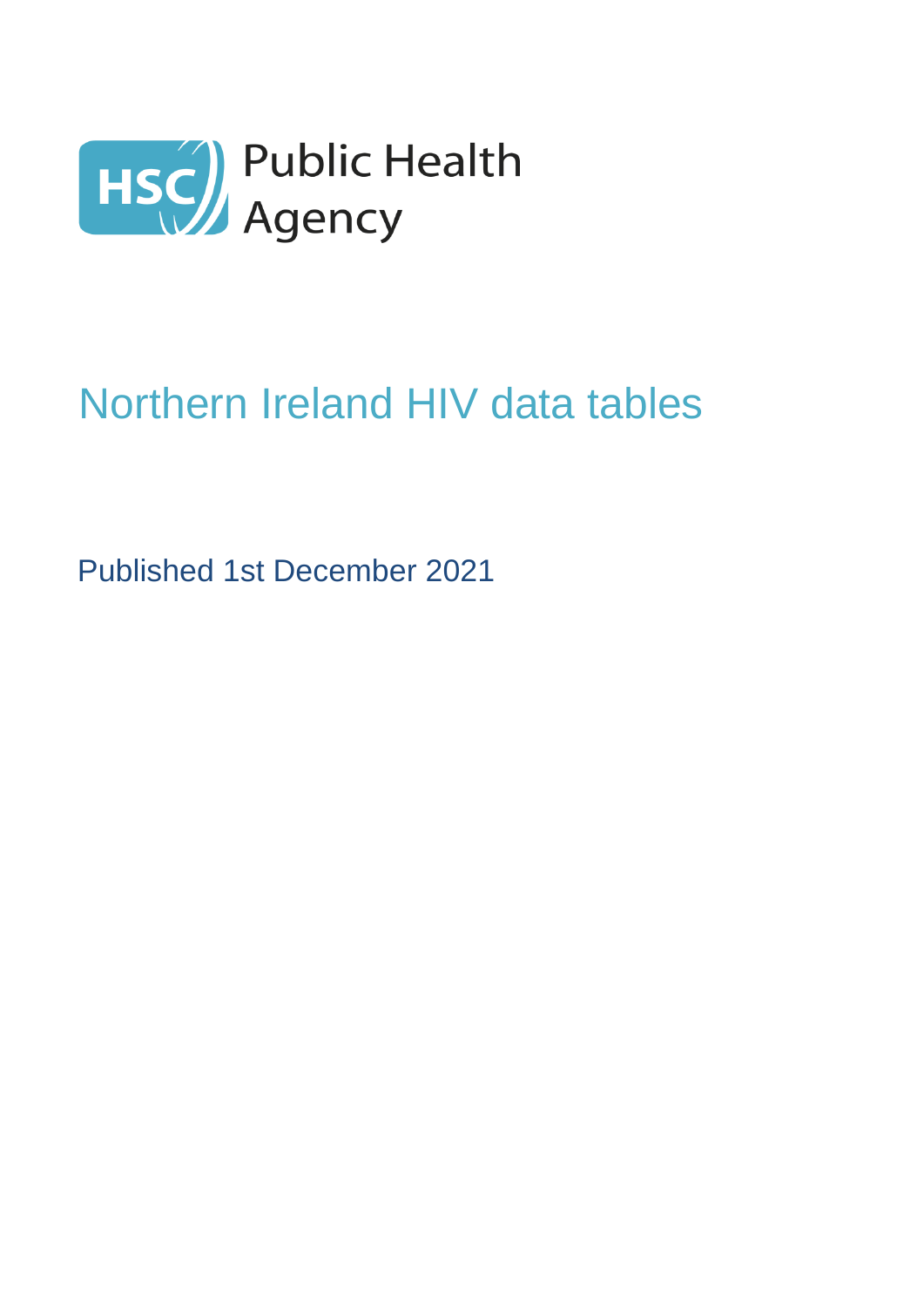#### **Table 1: New HIV diagnoses in Northern Ireland: all persons by demographics and probable route of exposure, all years to 2020**

| Data to end of December 2020          |                 |      |      |      |      |      |           |        |      |      |      |      |
|---------------------------------------|-----------------|------|------|------|------|------|-----------|--------|------|------|------|------|
| New diagnoses and deaths <sup>1</sup> |                 | 2011 | 2011 | 2012 | 2013 | 2014 | 2015 2016 |        | 2017 | 2018 | 2019 | 2020 |
|                                       | Men             | 566  | 59   | 68   | 87   | 70   | 82        | 60     | 66   | 59   | 46   | 47   |
| <b>HIV</b> diagnoses                  | Women           | 182  | 12   | 16   | 13   | 21   | 20        | 14     | 17   | 20   | 17   | 13   |
|                                       | <b>Subtotal</b> | 748  | 71   | 84   | 100  | 91   | 102       | 74     | 83   | 79   | 63   | 60   |
|                                       | Men             | 85   | <5   |      | <5   | 10   | $<$ 10    | 6      | ~10  | <5   | 10   | ~10  |
| AIDS at HIV diagnoses                 | Women           | 23   | 0    |      | <5   | <5   | <5        |        | <5   | <5   | <5   | ~10  |
|                                       | <b>Subtotal</b> | 108  | <5   |      | <5   | $15$ | 8         | 6      |      | 5    | 10   | 6    |
|                                       | Men             | 84   | ~10  | <5   | ~10  | $5$  | 6         | 5      | <5   | <5   | ~10  | $5$  |
| Deaths                                | Women           | 15   | <5   |      | <5   | <5   |           | <5     | 0    | <5   | <5   | <5   |
|                                       | <b>Subtotal</b> | 99   | 10   | <5   | 9    | 5>   | 6         | $<$ 10 | <5   | <5   | 8    | 5    |

| Age at diagnosis |     | $< 2011$ 2011 |    | 2012 2013 2014 |        |    | 2015 2016 2017 |    | 2018 | 2019   | 2020 |
|------------------|-----|---------------|----|----------------|--------|----|----------------|----|------|--------|------|
| Under 15         | 9   |               |    |                |        |    |                | <5 |      |        |      |
| $15 - 24$        | 105 | $<$ 10        |    | <10            | $<$ 15 | 9  | 12             | 10 | <10  | $<$ 10 | 8    |
| $25 - 34$        | 278 | 24            | 34 | 29             | 25     | 37 | 22             | 25 | 23   | 14     | 10   |
| $35 - 49$        | 292 | 24            | 21 | 38             | 40     | 43 | 26             | 29 | 31   | 24     | 28   |
| $50 - 64$        | 56  | 13            | 18 | 23             | 14     | 13 | $<$ 15         | 16 | 15   | 16     | 14   |
| 65 and over      |     | <5            |    | <5             | <5     |    | <5             | <5 | <5   | <5     |      |

| Probable exposure category and gender <sup>2</sup> |                 | 2011   | 2011     | 201   | 2013     | 2014     | 2015     | 2016     | 2017     | 2018     | 2019  | 2020     |
|----------------------------------------------------|-----------------|--------|----------|-------|----------|----------|----------|----------|----------|----------|-------|----------|
| Sex between men                                    |                 | 375    | 41       | 53    | 53       | 45       | 62       | 42       | 39       | 40       | 24    | 29       |
|                                                    | Men             | 153    | 18       | 12    | 23       | 20       | 15       | 13       | 17       | 12       | 16    | 11       |
| Heterosexual contact                               | Women           | 168    | $<$ 15   | 16    | 12       | 18       | 20       | 12       | 12       | 16       | 13    | 8        |
|                                                    | <b>Subtotal</b> | 321    | $30$     | 28    | 35       | 38       | 35       | 25       | 29       | 28       | 29    | 19       |
|                                                    | Men             | 12     | $\Omega$ | $5$   | <5       | $<$ 5    | $5$      | $5$      | $<$ 5    | 0        | $<$ 5 | $<$ 5    |
| Injecting drug use                                 | Women           | 5      | 0        | 0     | 0        | 0        | 0        | $5$      | $5$      | 0        | $5$   | $<$ 5    |
|                                                    | <b>Subtotal</b> | 17     | 0        | <5    | $<$ 5    | <5       | <5       | <5       | <5       | 0        | $5$   | 5        |
|                                                    | Men             | <5     | $\Omega$ | 0     | 0        | 0        | 0        | 0        | $5$      | $\Omega$ | 0     | $\Omega$ |
| Mother to child                                    | Women           | $<$ 10 | $\Omega$ |       | 0        | 0        | 0        | $\Omega$ | $\Omega$ | 0        | $<$ 5 | $\Omega$ |
|                                                    | <b>Subtotal</b> | 8      | 0        | 0     | $\bf{0}$ | 0        | $\bf{0}$ | $\bf{0}$ | <5       | 0        | $5$   | $\bf{0}$ |
|                                                    | Men             | $25$   | $\Omega$ | $<$ 5 | $<$ 5    | $\Omega$ | 0        | 0        | $\Omega$ | $\Omega$ | $<$ 5 | 0        |
| Other                                              | Women           | $5$    | $<$ 5    | O     | 0        | 0        | 0        | 0        | $\Omega$ | $\Omega$ | 0     | $\Omega$ |
|                                                    | <b>Subtotal</b> | 24     | <5       |       | <5       |          | 0        | $\bf{0}$ | 0        | 0        | <5    | $\bf{0}$ |

| <b>Ethnicity and gender</b> <sup>3</sup> |                 |     |       |     |    | <2011 2011 2012 2013 2014 2015 2016 2017 2018 |      |        |     |       | 2019 2020 |       |
|------------------------------------------|-----------------|-----|-------|-----|----|-----------------------------------------------|------|--------|-----|-------|-----------|-------|
|                                          | Men             | 488 | 55    | 65  | 75 | 66                                            | 77   | 55     | 56  | 47    | 36        | 43    |
| White                                    | Women           | 87  | 6     | 9   | 6  |                                               |      | 8      | 11  | 12    | 9         |       |
|                                          | <b>Subtotal</b> | 575 | 61    | 74  | 81 | 77                                            | 88   | 63     | 67  | 59    | 45        | 50    |
|                                          | Men             | 52  | <5    | <5  | 6  | <5                                            | <5   | <5     | <5  | <5    | $10^{-1}$ | $<$ 5 |
| <b>Black African</b>                     | Women           | 71  | $<$ 5 | ~10 |    | $<$ 10                                        | 5    | $<$ 10 | $5$ | $<$ 5 | 8         | $<$ 5 |
|                                          | <b>Subtotal</b> | 123 | 5     | 8   | 13 | 11                                            | $10$ | 9      | <5  |       | $15$      | 5     |
| <b>Black Caribbean</b>                   |                 | <5  |       |     |    |                                               | 0    |        |     | 0     |           |       |
| Other/mixed                              |                 | 32  | <5    | <5  | h  | <5                                            |      | $<$ 5  |     | 6     | <5        | $<$ 5 |

| <b>Region of birth</b> |     |     | <2011 2011 2012 2013 2014 2015 2016 2017 2018 |    |    |    |    |    |    | 2019 | 2020  |
|------------------------|-----|-----|-----------------------------------------------|----|----|----|----|----|----|------|-------|
| <b>IUK</b>             | 323 | 51  | 62                                            | 58 | 60 | 59 | 49 | 48 | 38 | 23   | 29    |
| <b>Rest of Europe</b>  | 82  | 11  | ィっ                                            |    | 15 | 16 | 12 | 16 |    |      | 5     |
| Africa                 | 110 | <10 | ĥ                                             | 13 | 10 | 10 |    |    | 13 |      | 9     |
| Asia                   | 17  |     |                                               | ∽  | <5 | 5  | <5 | <5 |    | <5   | $<$ 5 |
| Other                  |     | <5  | <5                                            |    |    | <5 |    | <5 | <5 |      | $<$ 5 |

| CD4 at diagnosis <sup>4</sup> | $< 2011$ 2011 |     | 2012 2013 2014 2015 2016 2017 2018 2019 |     |     |     |     |     |     |     | 2020 |
|-------------------------------|---------------|-----|-----------------------------------------|-----|-----|-----|-----|-----|-----|-----|------|
| Number with a CD4 count       | 499           | 64  |                                         |     | 84  | 84  | 64  |     | 66  | 57  | 50   |
| Number with CD4 <350          | 239           | 35  | 37                                      | 42  | 44  | 23  | 28  | 31  | 25  | 22  | 24   |
| $%$ of CD4 $<$ 350            | 48%           | 55% | 48%                                     | 55% | 52% | 27% | 44% | 44% | 38% | 39% | 48%  |
| <b>Median CD4</b>             | 360           | 321 | 350                                     | 320 | 330 | 520 | 390 | 410 | 440 | 500 | 375  |

#### **Notes:**

Total includes individuals with incomplete/not reported demographic data.

Subtotals include individuals for whom gender was not reported, or for whom gender was reported in another way (e.g. non-binary or other).

1▪ Subtotals include HIV diagnoses of persons who do not report gender and from 2015, persons who identify their gender in a different way.

▪ AIDS at HIV diagnosis indicates reports of an AIDS defining illness within 3 months of HIV diagnosis.

- Figures may be lower than previously published data which presented all reports of AIDS, regardless of the time in relation to HIV diagnosis. 2▪ Sex between men includes men who also reported injecting drug use.
- Vertical transmission includes individuals born abroad but diagnosed in the United Kingdom.
- Other includes exposures such as contaminated blood products and healthcare related contact.
- 3▪ Ethnicity data for new HIV diagnoses has been collected since 1995.
- Other/mixed includes other reported ethnicities such as Black Other.
- 4 CD4 count data are presented for those with a CD4 count available within 91 days of diagnosis.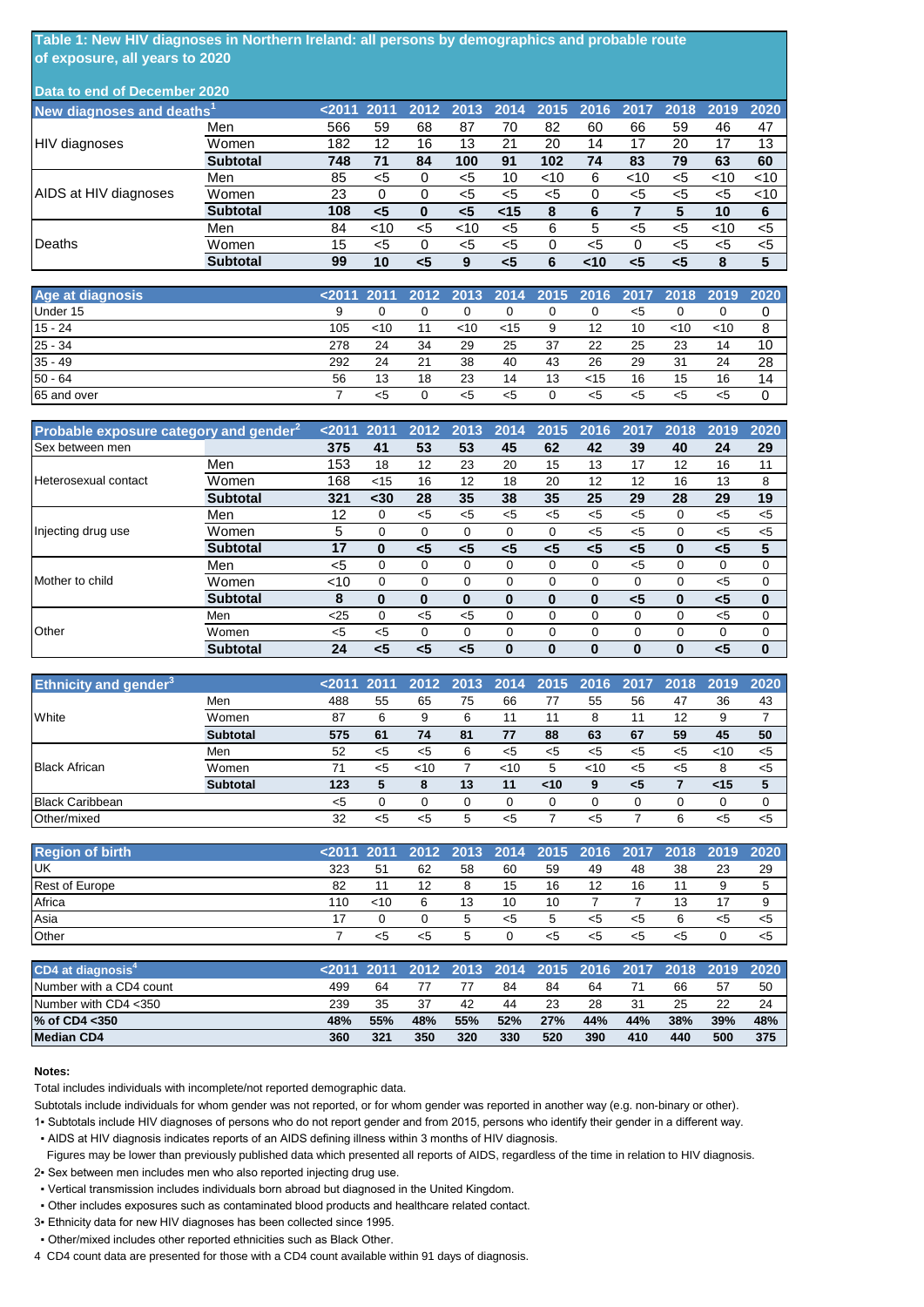#### **Table 2: People seen for HIV care in the UK living in Northern Ireland by demographics and probable exposure route: 2011 to 2020**

| Data to end of December 2020 |     |     |     |     |     |      |                                                   |         |  |
|------------------------------|-----|-----|-----|-----|-----|------|---------------------------------------------------|---------|--|
| <b>Gender</b>                |     |     |     |     |     |      | 2011 2012 2013 2014 2015 2016 2017 2018 2019 2020 |         |  |
| Men                          | 445 | 508 | 591 | 634 | 732 | 787  | 858 893 913 970                                   |         |  |
| Women                        | 136 | 160 | 179 | 182 | 209 | -220 | 224 237                                           | 245 264 |  |
| <b>Total</b>                 | 581 | 668 | 770 |     |     |      | 816 941 1,007 1,082 1,130 1,158 1,234             |         |  |

| Age and gender <sup>1</sup> |                 | 2011 | 2012     | 2013' | 2014  | 2015     | 2016     | 2017   | 2018   | 2019   | 2020  |
|-----------------------------|-----------------|------|----------|-------|-------|----------|----------|--------|--------|--------|-------|
|                             | <b>Boys</b>     | 0    | 0        | 0     | 0     | 0        | 0        | $<$ 5  | <5     | <5     | $<$ 5 |
| Under 15                    | Girls           | 0    | 0        | 0     | <5    | 0        | 0        | 0      | 0      | 0      | 0     |
|                             | <b>Subtotal</b> | 0    | $\bf{0}$ | 0     | $<$ 5 | $\bf{0}$ | $\bf{0}$ | $5$    | $5$    | $5$    | $5$   |
|                             | Men             | 19   | 21       | 17    | 20    | 18       | 25       | $35$   | $<$ 25 | $25$   | $20$  |
| $15 - 24$                   | Women           | 6    | 8        | 6     | <5    | 5        | 6        | $<$ 10 | $<$ 10 | $<$ 10 | $<$ 5 |
|                             | <b>Subtotal</b> | 25   | 29       | 23    | $25$  | 23       | 31       | <40    | $30$   | $30$   | $25$  |
|                             | Men             | 110  | 118      | 124   | 126   | 152      | 158      | 162    | 157    | 147    | 149   |
| $25 - 34$                   | Women           | 53   | 53       | 53    | 52    | 55       | 45       | 45     | 43     | 33     | 28    |
|                             | <b>Subtotal</b> | 163  | 171      | 177   | 178   | 207      | 203      | 207    | 200    | 180    | 177   |
|                             | Men             | 220  | 245      | 281   | 286   | 323      | 334      | 365    | 374    | 370    | 384   |
| $35 - 49$                   | Women           | 61   | 72       | 82    | 84    | 96       | 114      | 113    | 118    | 124    | 138   |
|                             | <b>Subtotal</b> | 281  | 317      | 363   | 370   | 419      | 448      | 478    | 492    | 494    | 522   |
|                             | Men             | 83   | 110      | 149   | 179   | 209      | 239      | 264    | 292    | 317    | 350   |
| $50 - 64$                   | Women           | 16   | 27       | 38    | 39    | 47       | 50       | 53     | 61     | 67     | 80    |
|                             | <b>Subtotal</b> | 99   | 137      | 187   | 218   | 256      | 289      | 317    | 353    | 384    | 430   |
|                             | Men             | 13   | 14       | 20    | $30$  | 30       | 31       | 36     | 45     | 57     | 67    |
| 65 and over                 | Women           | 0    | 0        | 0     | <5    | 6        | 5        | 7      | 10     | 15     | 14    |
|                             | <b>Subtotal</b> | 13   | 14       | 20    | 27    | 36       | 36       | 43     | 55     | 72     | 81    |

| Probable exposure category <sup>2</sup> | 2011  | 2012   | 2013   | 2014   | 2015      | 2016   | 2017   | 2018  | 2019   | 2020   |
|-----------------------------------------|-------|--------|--------|--------|-----------|--------|--------|-------|--------|--------|
| <b>Sex between men</b>                  | 308   | 365    | 419    | 454    | 532       | 582    | 635    | 631   | 625    | 634    |
| Heterosexual contact                    | 257   | 282    | 323    | 330    | 372       | 383    | 396    | 376   | 370    | 388    |
| Injecting drug use                      | <10   | $<$ 10 | $<$ 10 | $<$ 10 | ~10       | $<$ 10 | $<$ 15 | 12    | $<$ 10 | $<$ 15 |
| Mother to child                         | <5    | <5     | <5     | <5     | $<$ 5     | $<$ 5  | $<$ 5  | 5     | $<$ 5  | $<$ 5  |
| Other/undetermined                      | 10    | 14     | 20     | 22     | 28        | 30     | 36     | 106   | 150    | 197    |
|                                         |       |        |        |        |           |        |        |       |        |        |
|                                         |       |        |        |        |           |        |        |       |        |        |
| <b>Ethnic group</b>                     | 2011  | 2012   | 2013   | 2014   | 201<br>15 | 2016   | 2017   | 2018  | 2019   | 2020   |
| White                                   | 471   | 564    | 638    | 690    | 802       | 859    | 933    | 971   | 992    | 1,047  |
| <b>Black African</b>                    | 87    | 84     | 103    | 95     | 103       | 112    | 110    | 117   | 118    | 127    |
| <b>Black Caribbean</b>                  | <5    | <5     | $<$ 5  | $<$ 5  | $<$ 5     | $<$ 5  | $<$ 5  | $<$ 5 | $<$ 5  | $<$ 5  |
| <b>Black other</b>                      | $<$ 5 | $<$ 5  | $<$ 5  | $<$ 5  | $<$ 5     | $<$ 5  | 10     | 5     | 5      | $5$    |
| Asian                                   | 8     | 9      | 13     | 13     | 16        | 16     | 17     | 22    | 22     | 23     |

|                                     | Antiretroviral therapy and CD4 count/mm <sup>3</sup> <sup>3</sup> | 2011 | 2012 | 2013 | 2014 | 2015 | 2016  | 2017  | 2018  | 2019  | 2020     |
|-------------------------------------|-------------------------------------------------------------------|------|------|------|------|------|-------|-------|-------|-------|----------|
|                                     | $350$                                                             | 79   | 87   | 126  | 123  | 122  | 120   | 122   | 121   | 110   | 105      |
| <b>Receiving ART</b>                | 350-499                                                           | 108  | 128  | 148  | 149  | 164  | 156   | 174   | 169   | 133   | 118      |
|                                     | ≥500                                                              | 260  | 340  | 378  | 460  | 597  | 684   | 778   | 797   | 611   | 382      |
|                                     | <b>Subtotal</b>                                                   | 450  | 558  | 654  | 734  | 888  | 978   | 1,080 | 1,094 | 1,158 | 1,234    |
|                                     | <350                                                              | 21   | 9    | 22   | 5    | <5   | <5    | <5    | 0     | 0     | 0        |
| Not receiving ART                   | 350-499                                                           | 43   | 31   | 32   | 24   | 12   | <5    | 0     | <5    | 0     | 0        |
|                                     | ≥500                                                              | 66   | 67   | 56   | 52   | 35   | 19    | $<$ 5 | <5    | 0     | 0        |
|                                     | <b>Subtotal</b>                                                   | 131  | 110  | 116  | 82   | 53   | 29    | $5$   | 36    | 0     | $\bf{0}$ |
|                                     | <350                                                              | 79%  | 91%  | 85%  | 96%  | 97%  | 99%   | 99%   | 100%  | 100%  | 100%     |
| % receiving ART                     | 350-499                                                           | 72%  | 81%  | 82%  | 86%  | 93%  | 98%   | 100%  | 99%   | 100%  | 100%     |
|                                     | ≥500                                                              | 80%  | 84%  | 87%  | 90%  | 94%  | 97%   | 100%  | 100%  | 100%  | 100%     |
|                                     | <b>Subtotal</b>                                                   | 77%  | 84%  | 85%  | 90%  | 94%  | 97%   | 100%  | 97%   | 100%  | 100%     |
|                                     | <350                                                              | 100  | 96   | 148  | 128  | 126  | 121   | 123   | 121   | 110   | 105      |
| Total                               | 350-499                                                           | 151  | 159  | 180  | 173  | 176  | 160   | 174   | 171   | 133   | 118      |
|                                     | ≥500                                                              | 326  | 407  | 434  | 512  | 632  | 703   | 779   | 798   | 611   | 382      |
|                                     | <b>Subtotal</b>                                                   | 581  | 668  | 770  | 816  | 941  | 1.007 | 1,082 | 1,130 | 1,158 | 1,234    |
| Viral load suppression <sup>4</sup> |                                                                   | 2011 | 2012 | 2013 | 2014 | 2015 | 2016  | 2017  | 2018  | 2019  | 2020     |
|                                     | Number in care with a viral load                                  | 448  | 555  | 652  | 734  | 873  | 963   | 1,074 | 1.090 | 1,143 | 1,187    |
| All rocciving ADT                   | % with viral load                                                 | 100% | 99%  | 100% | 100% | 98%  | 98%   | 99%   | 100%  | 99%   | 96%      |

Notes:

All receiving ART

within the survey year. This method has been applied to all survey years. Figures may be different to those released previously due to improvements in the methods used to identify persons seen more than once

% of viral load ≤50 64% 64% 69% 70% 84% 94% 78% 80% 75% 85% **% of viral load ≤200 92% 91% 92% 95% 96% 97% 96% 98% 97% 97%**

Persons with missing fields (e.g. ethnicity/age group) may have been assigned values based on subsequent years data.

Total includes individuals with incomplete/not reported demographic data.

1 Subtotals include individuals for whom gender was not reported, or for whom gender was reported in another way (e.g. non-binary or other).

2 Sex between men includes men who also reported injecting drug use.

3▪ For records with missing/inconsistent treatment information, status was inferred from viral load data.

▪ Subtotals include individuals where ART/CD4 data was not reported.

4 Persons without viral load reported were excluded from this analysis.